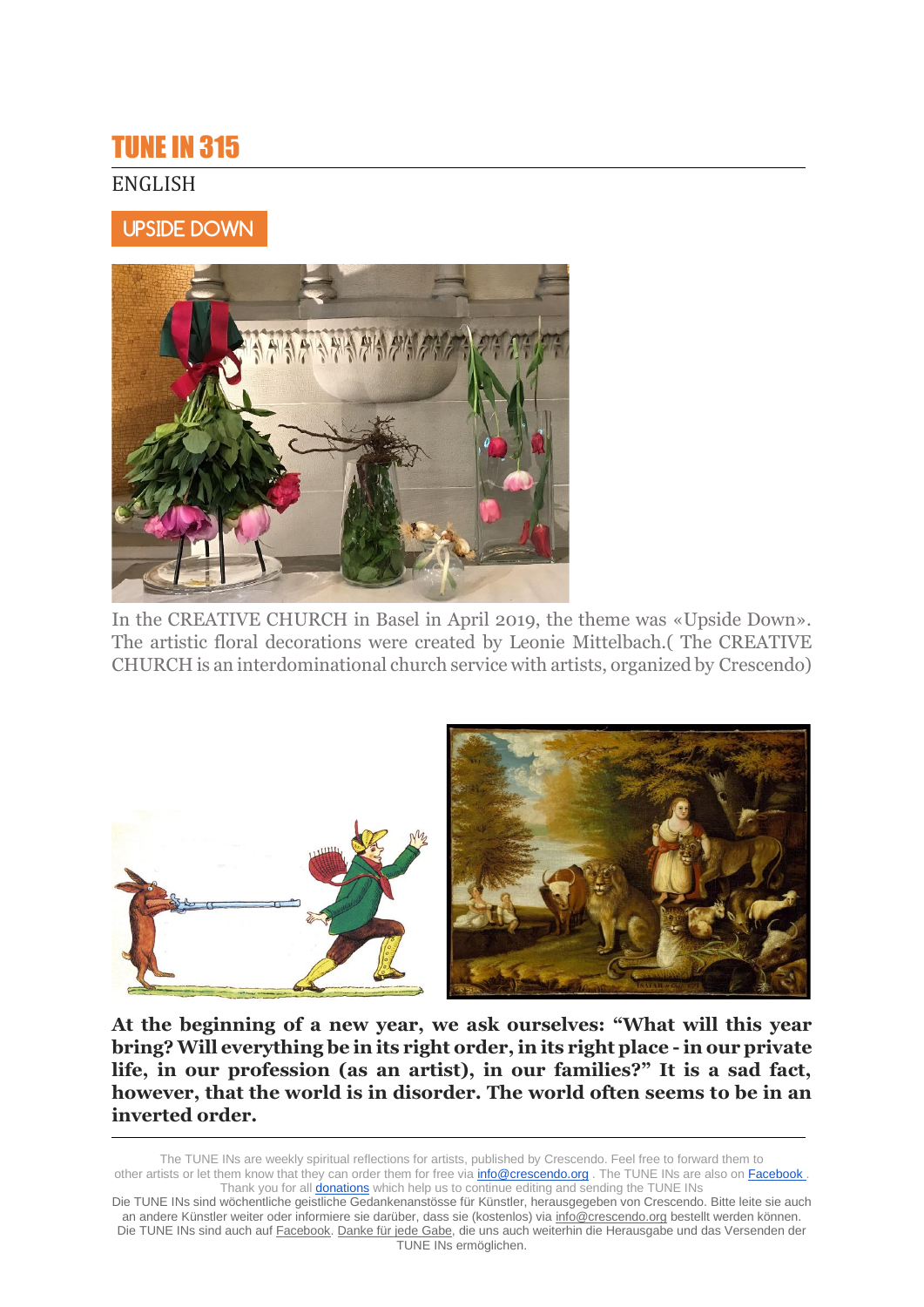## **The rabbit shoots the hunter**

In cultural history, the motif of the «upside-down world» recurs time and again. One places in books for children and young people. It was funny to see rabbits shooting at the hunter. But why does the same motif turn up on the Town Hall in Basel, for example? Probably as a warning against «inverting relationships». These also include terrifying visions such as Women as Soldiers and Men as cooks (!) or, at the time of the Reformation, Priests in the Fields and Peasants as Priests at the Altar. It was also as a warning that the motif was disseminated in literature. In German novels of the Baroque period, for example, it marks a departure from God's order of creation, as became reality in the most horrifying way during the 30 Years' War.

### **God's Judgement**

In the Bible, too, we read of how the order of creation becomes inverted. This takes place where God passes judgement: « See, the LORD is going to lay waste the earth and devastate it; he will ruin its face and scatter its inhabitants – it will be the same for priest as for people, for master as for servant, for mistress as for maid, for seller as for buyer, for borrower as for lender, for debtor as for creditor.» [Isaiah 24, 1+2]. How we should we understand this? This «upside-down world» is not what God wanted, but what man wanted! Because man has rejected him, God takes away his protecting hand from over us – and chaos breaks loose.

# **God's "upside-down world"**

But God certainly does not wish the world to sink into chaos and to become even more inverted than it already is. He calls us back to the order of creation. But what does «the order of creation» mean for God? It does not mean chaos but, in a special way, a completely «upside-down world ». Some examples:

### **The lion eats the straw**

Isaiah 65, 25: «The wolf and the lamb will feed together, and the lion will eat straw like the ox, but dust shall be the serpent's food.» Here Isaiah gives us a glimpse of God's future world.

# **Call for ideas...**

Isaiah 55, 1-3: «Come, all you who are thirsty, come to the waters; and you who have no money, come, buy and eat! Come, buy wine and milk without money and without cost!» God's grace is not logical. But God's logic exposes the fact that we are actually illogical: «Why spend money on what is not bread, and your labour on what does not satisfy? Listen, listen to me, and eat what is good, and your soul will delight in the richest of fare. Give ear and come to me; hear me, that your soul may live!»

The TUNE INs are weekly spiritual reflections for artists, published by Crescendo. Feel free to forward them to other artists or let them know that they can order them for free via **info@crescendo.org** . The TUNE INs are also on Facebook . Thank you for all **donations** which help us to continue editing and sending the TUNE INs

Die TUNE INs sind wöchentliche geistliche Gedankenanstösse für Künstler, herausgegeben von Crescendo. Bitte leite sie auch an andere Künstler weiter oder informiere sie darüber, dass sie (kostenlos) via [info@crescendo.org](mailto:info@crescendo.org) bestellt werden können. Die TUNE INs sind auch auf [Facebook.](https://www.facebook.com/TUNEINs/) [Danke für jede Gabe,](https://www.crescendo.org/de/kontakt--spenden.html) die uns auch weiterhin die Herausgabe und das Versenden der TUNE INs ermöglichen.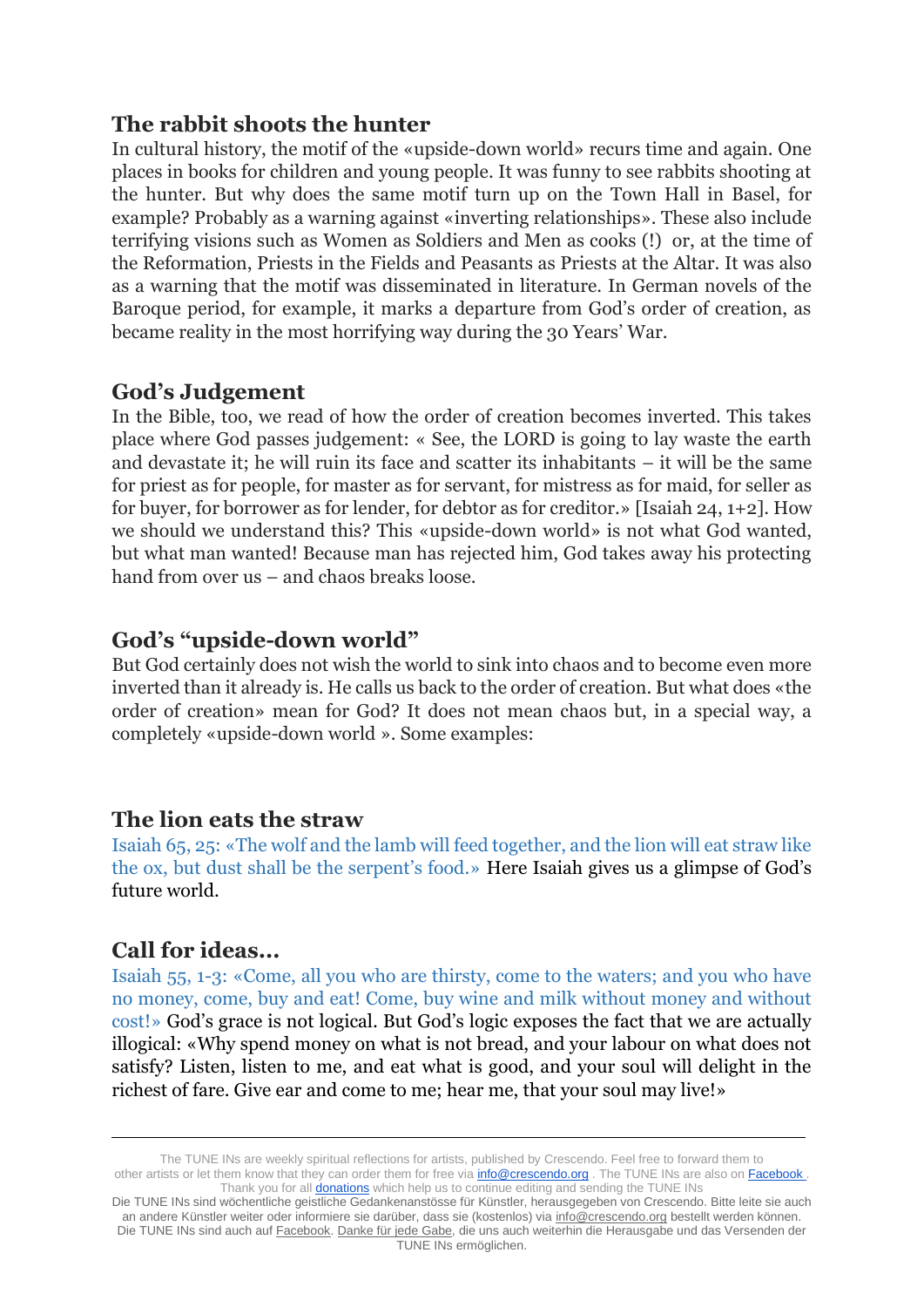# **The last will be the first, the first will be last**

Matthew 19, 30 and 20, 16 tell of how many who are the first will be the last. Between these two passages we read a perfect example of God's «upside-down world»: the parable of the men hired to work in the vineyard, with all of them receiving the same payment despite doing different amounts of work.

# **God's foolishness is wiser than man's wisdom**

1 Corinthians 1, 25+27: «For the foolishness of God is wiser than man's wisdom, and the weakness of God is stronger than man's strength. (...) But God chose the foolish things of the world to shame the wise; God chose the weak things of the world to shame the strong.» 20 + 21: «Has not God made foolish the wisdom of the world? For since in the wisdom of God the world through its wisdom did not know him, God was pleased through the foolishness of what was preached to save those who believe.»

Throughout the whole length of the Bible, we find the message that where God intervenes, things get turned upside down – or, more accurately, get put back on their feet again. One day, we shall experience «God's upside-down world» in all its dimensions!

In this New Year, where do we expect, and where can we be involved in bringing about, that things will not simply take their «usual» course, but instead become part of God's «illogical, crazy order»? Where does our art perhaps also speak of this?

#### **The TUNE IN editorial team joins other members of the Crescendo staff in wishing you most sincerely a «crazy» year!**

Text: Beat Rink

Translation: Bill Buchanan

The TUNE INs are weekly spiritual reflections for artists, published by Crescendo. Feel free to forward them to other artists or let them know that they can order them for free via **info@crescendo.org** . The TUNE INs are also on Facebook . Thank you for all **donations** which help us to continue editing and sending the TUNE INs

Die TUNE INs sind wöchentliche geistliche Gedankenanstösse für Künstler, herausgegeben von Crescendo. Bitte leite sie auch an andere Künstler weiter oder informiere sie darüber, dass sie (kostenlos) via [info@crescendo.org](mailto:info@crescendo.org) bestellt werden können. Die TUNE INs sind auch auf [Facebook.](https://www.facebook.com/TUNEINs/) [Danke für jede Gabe,](https://www.crescendo.org/de/kontakt--spenden.html) die uns auch weiterhin die Herausgabe und das Versenden der TUNE INs ermöglichen.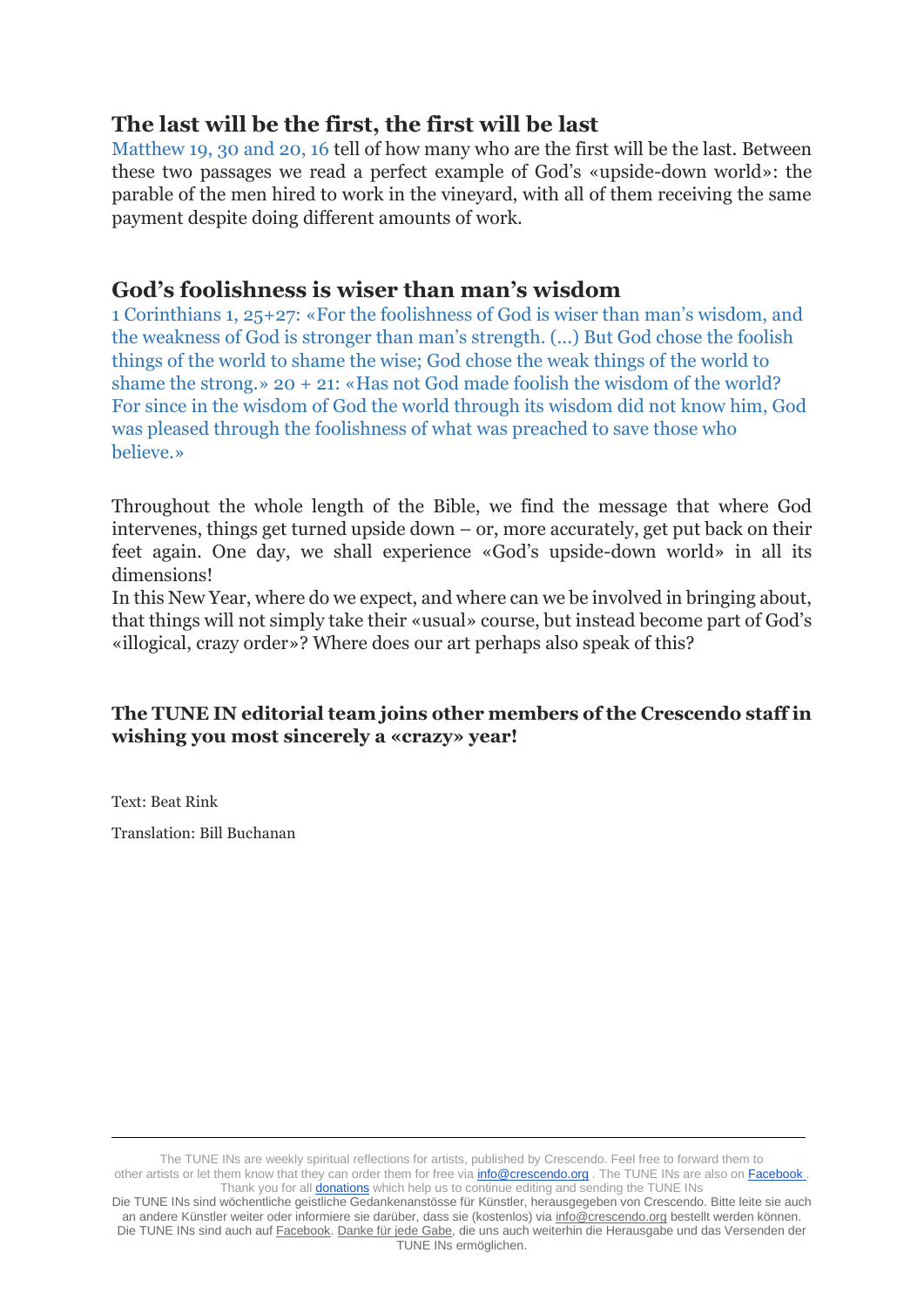### DEUTSCH

# VERKEHRTE WELT



In der KIRCHE KREATIV Basel lautete das Thema im April 2019 in Basel «Upside down». Die künstlerische Blumendekoration stammte von Leonie Mittelbach. (Die KIRCHE KREATIV ist ein von Crescendo durchgeführter überkonfessioneller Gottesdienst mit Künstlern)



**Am Anfang eines neuen Jahres fragen wir uns: Was wird es bringen? Wird Alles seine Ordnung haben: in unserem Privat-Leben, in unserem Beruf (als Künstler), in unseren Familien? Dass die Welt in Unordnung ist, ist allerdings eine traurige Tatsache. Die Welt erscheint oft wie eine umgekehrte Ordnung.**

The TUNE INs are weekly spiritual reflections for artists, published by Crescendo. Feel free to forward them to other artists or let them know that they can order them for free via **info@crescendo.org** . The TUNE INs are also on Facebook . Thank you for all **donations** which help us to continue editing and sending the TUNE INs

Die TUNE INs sind wöchentliche geistliche Gedankenanstösse für Künstler, herausgegeben von Crescendo. Bitte leite sie auch an andere Künstler weiter oder informiere sie darüber, dass sie (kostenlos) via [info@crescendo.org](mailto:info@crescendo.org) bestellt werden können. Die TUNE INs sind auch auf [Facebook.](https://www.facebook.com/TUNEINs/) [Danke für jede Gabe,](https://www.crescendo.org/de/kontakt--spenden.html) die uns auch weiterhin die Herausgabe und das Versenden der TUNE INs ermöglichen.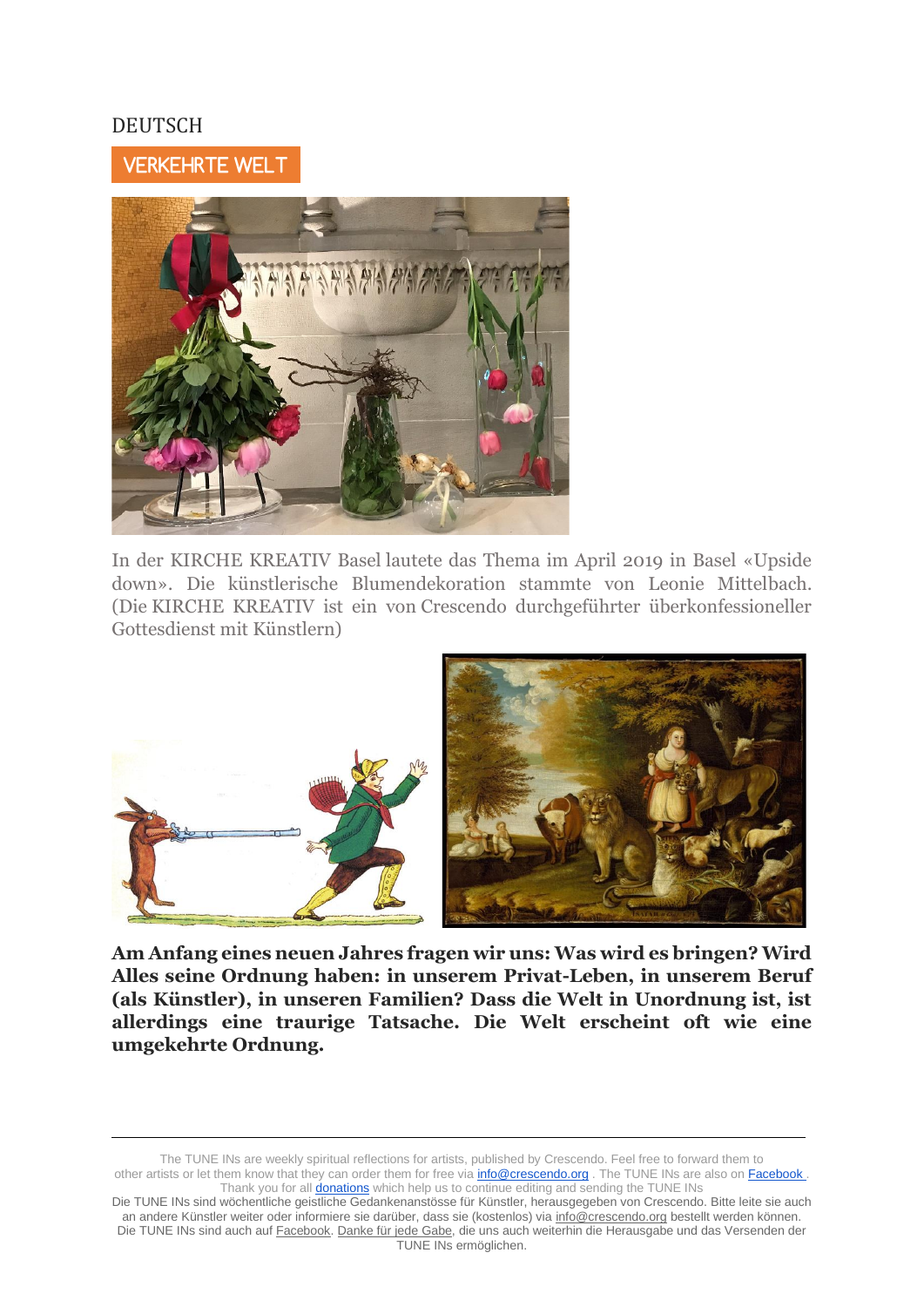### **Der Hase erschiesst den Jäger**

In der Kulturgeschichte taucht immer wieder das Motiv der «verkehrten Welt» auf. Einmal in Kinder- und Jugendbüchern. Es war lustig, Hasen zu sehen, die auf den Jäger schiessen. Aber warum taucht das gleiche Motiv zum Beispiel am Basler Rathaus auf? Wohl um vor der «Umkehrung der Verhältnisse» zu warnen. Dazu gehörten auch Schreckensvisionen wie Frauen als Soldaten und Männer am Herd (!) oder in der Reformationszeit Priester auf den Feldern und Bauern als Priester am Altar. Als Warnung fand das Motiv auch in der Literatur Verbreitung. Im deutschen Barockroman diente es etwa dazu, den Abfall von der göttlichen Ordnung zu brandmarken, wie sie im Dreissigjährigen Krieg auf schrecklichste Weise Realität wurde.

### **Gottes Gericht**

Auch in der Bibel lesen wir davon, wie sich die Ordnung umkehrt. Dies geschieht dort, wo Gott Gericht hält: «Siehe, der HERR macht das Land leer und wüst und wirft um, was darin ist, und zerstreut seine Einwohner. Und es geht dem Priester wie dem Volk, dem Herrn wie dem Knecht, der Frau wie der Magd, dem Verkäufer wie dem Käufer, dem Leiher wie dem Borger, dem Mahnenden wie dem Schuldner.» Wie ist das zu verstehen? Diese «verkehrte Welt» ist nicht, was Gott, sondern was der Mensch wollte! Gott nimmt, weil man ihn ablehnt, seine schützende Hand über uns weg – und das Chaos bricht los.

### **Gottes "verkehrte Welt"**

Aber Gott will gar nicht, dass die Welt im Chaos versinkt und noch verkehrter wird als sie schon jetzt ist. Er ruft uns zurück zur Ordnung. Aber was heisst «Ordnung» bei Gott? Sie heisst nicht Chaos, ist aber auf besondere Weise eine völlig «verkehrte Welt». Hier einige Beispiele:

### **Der Löwe frisst das Stroh**

Jesaja 65,25: «Wolf und Lamm sollen weiden zugleich, der Löwe wird Stroh essen wie ein Rind, und die Schlange soll Erde essen.» Hier wirft Jesaja einen Blick in die zukünftige Welt Gottes.

### **Kaufen ohne Geld**

Jesaja 55, 1-2: «Die ihr kein Geld habt, kommt her, kauft und esst! Kommt her und kauft ohne Geld und umsonst Wein und Milch!» Gottes Gnade ist unlogisch. Aber Gottes Logik deckt auf, dass wir eigentlich unlogisch sind: «Warum zählt ihr Geld dar für das, was kein Brot ist, und euren sauren Verdienst für das, was nicht satt macht? Hört doch auf mich, so werdet ihr Gutes essen und euch am Köstlichen laben. Neigt eure Ohren her und kommt her zu mir! Höret, so werdet ihr leben!»

The TUNE INs are weekly spiritual reflections for artists, published by Crescendo. Feel free to forward them to other artists or let them know that they can order them for free via **info@crescendo.org** . The TUNE INs are also on Facebook . Thank you for all **donations** which help us to continue editing and sending the TUNE INs

Die TUNE INs sind wöchentliche geistliche Gedankenanstösse für Künstler, herausgegeben von Crescendo. Bitte leite sie auch an andere Künstler weiter oder informiere sie darüber, dass sie (kostenlos) via [info@crescendo.org](mailto:info@crescendo.org) bestellt werden können. Die TUNE INs sind auch auf [Facebook.](https://www.facebook.com/TUNEINs/) [Danke für jede Gabe,](https://www.crescendo.org/de/kontakt--spenden.html) die uns auch weiterhin die Herausgabe und das Versenden der TUNE INs ermöglichen.